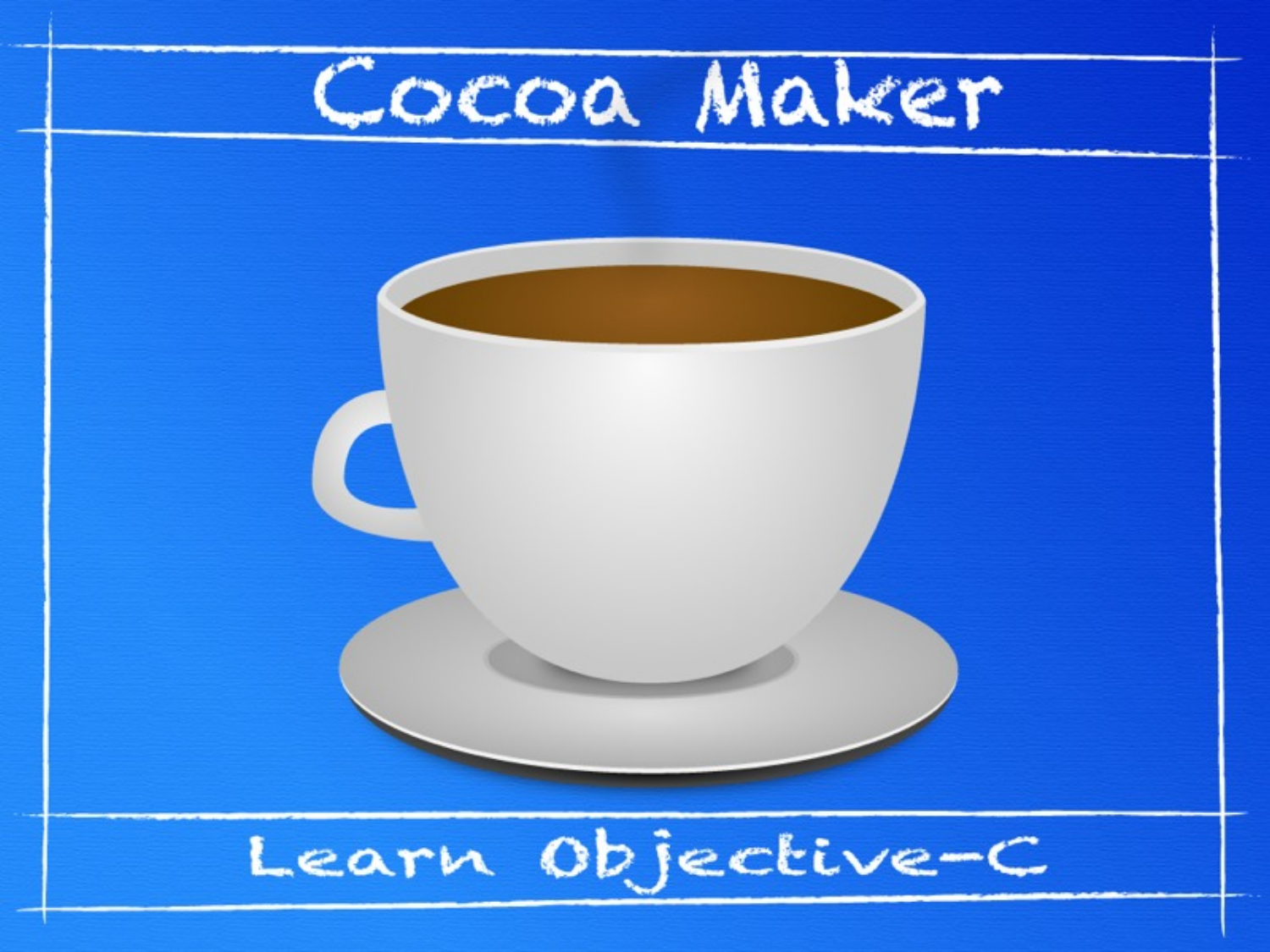## Cocoa Maker Guests

Eduardo (MegaEduX.com) Noah (RockntheSweater.com) Martin (QueenZSoftware.com)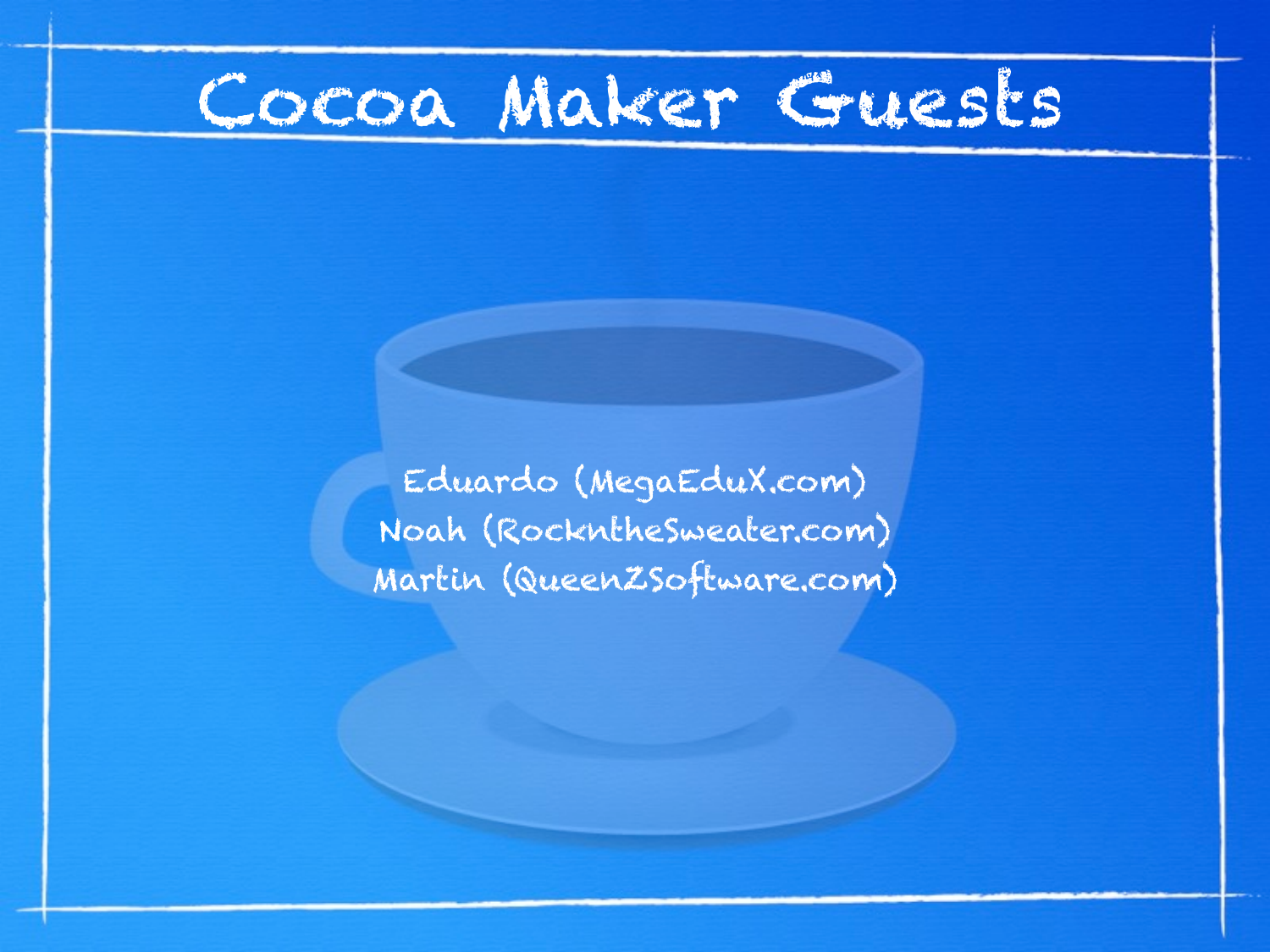## This Week

- The Syntax of Cocoa
- Equations
- **O** If statements
- **O** Functions
- **C** Classes
- **O** Methods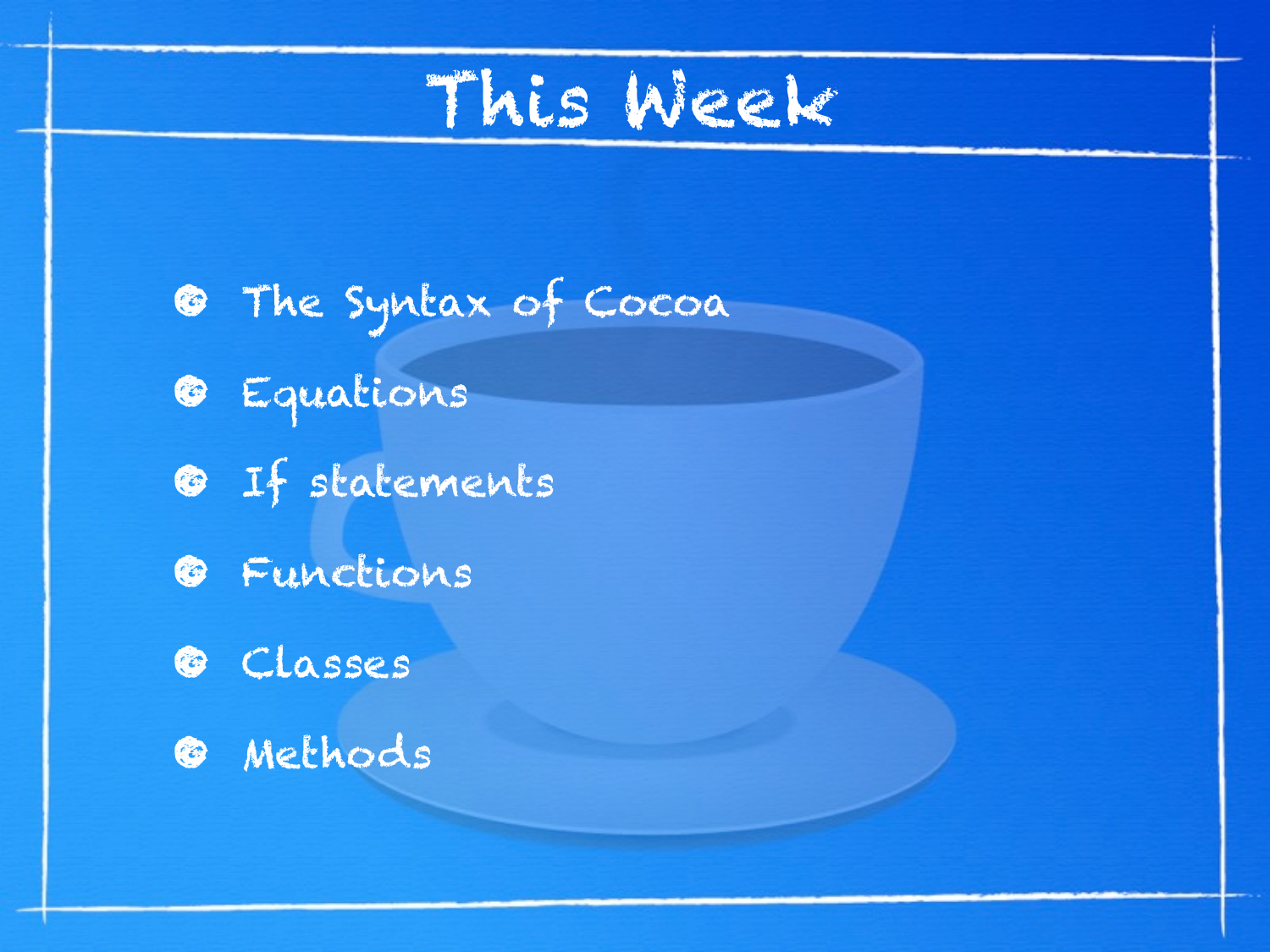

**•** Parentheses () **• Box Brackets []** • Braces {}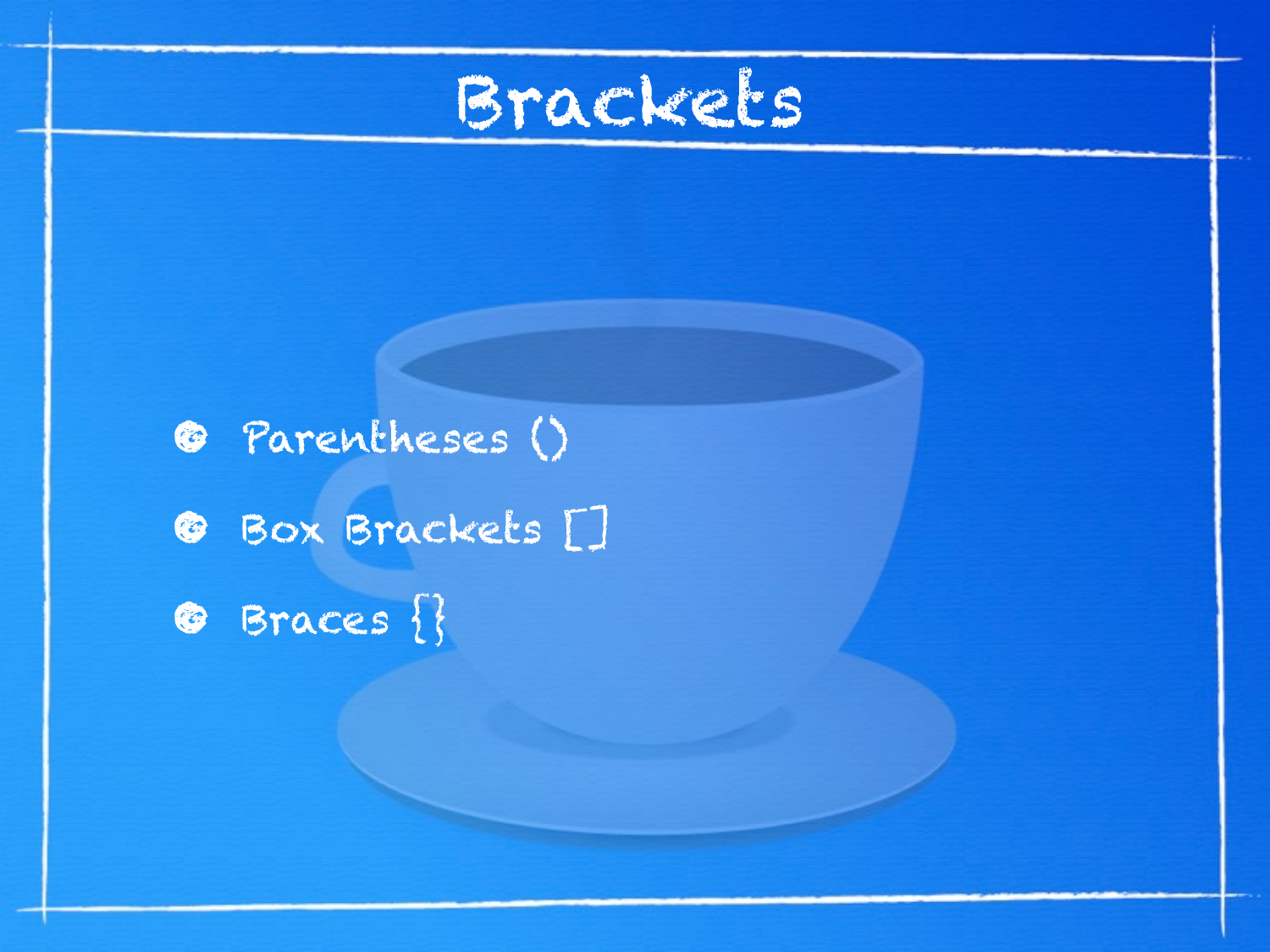

- $\bullet$  = Makes Equal
- \* Times
- / Divided By
- % Limits
- \*= What it Equals Times
- /= What it Equals Divided By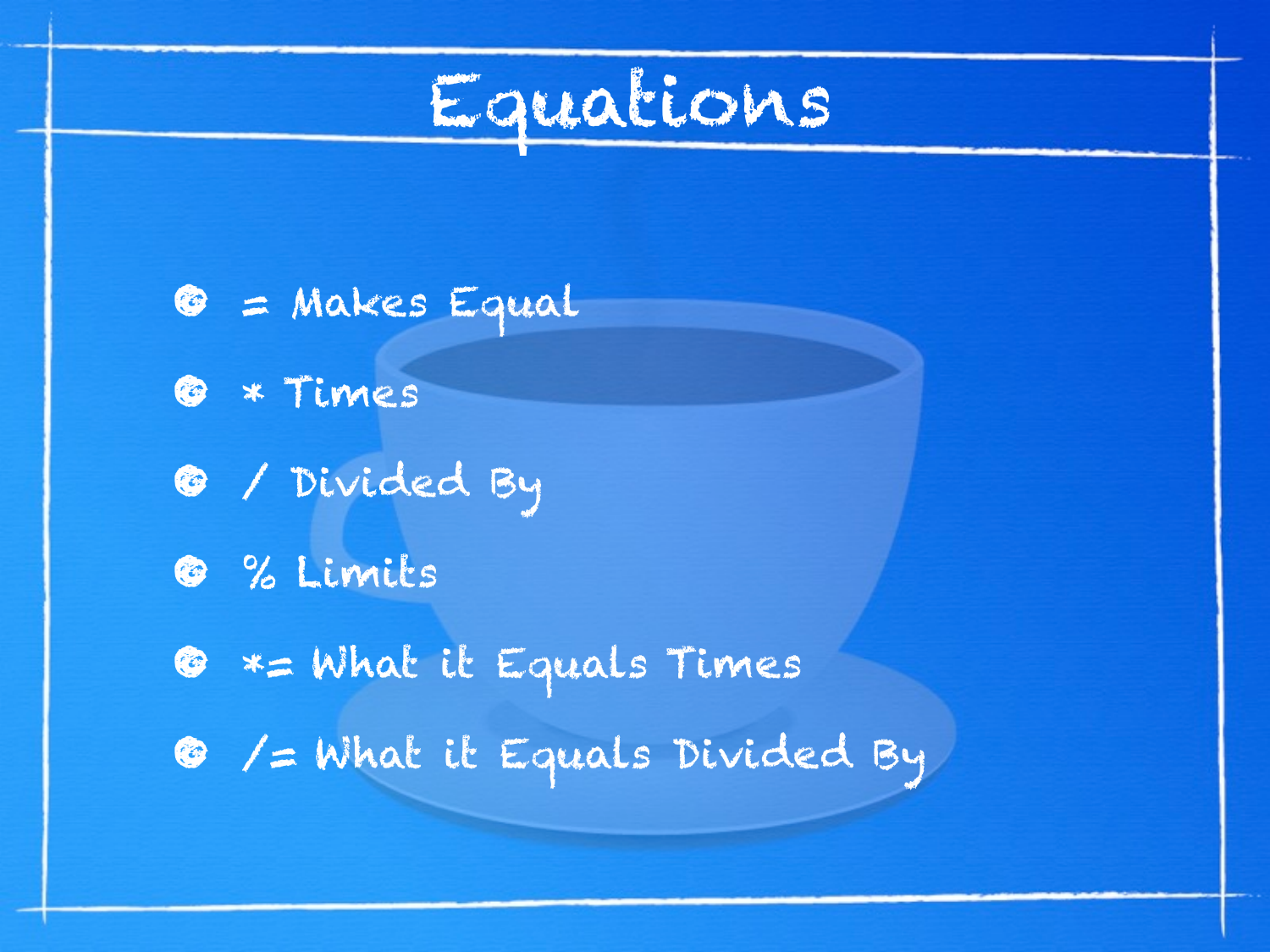

• ! Is Not  $\bullet$  == Is Equal  $\bullet$  != Is Not Equal **C** > Greater Then • < Less Then • >= Greater Then or Equal To  $\bullet$  <= Less Then or Equal To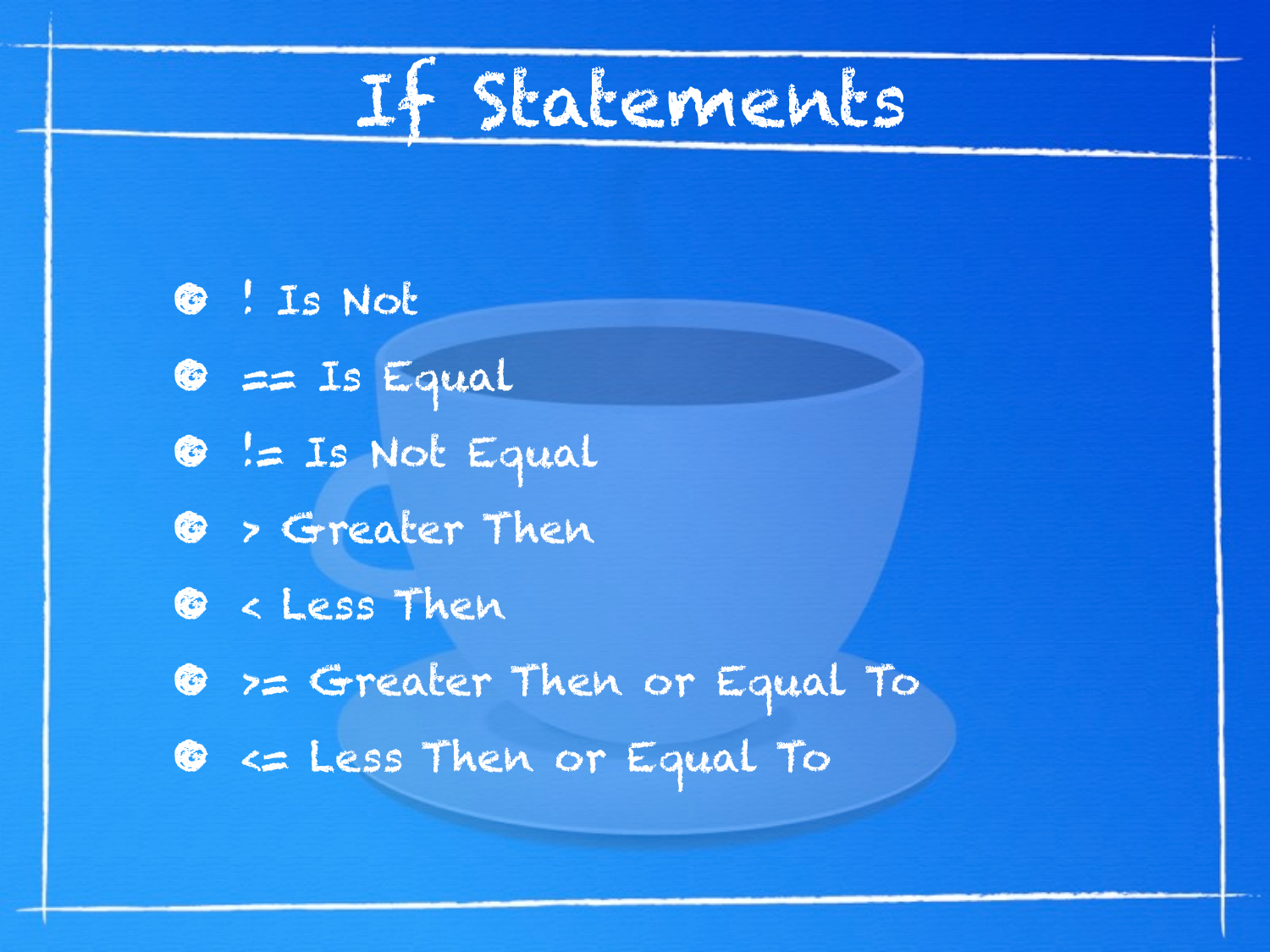

- A function calls code.
- You can pass arguments to a function.
- $\bullet$  You define what a function returns.
- $\bullet$  You can call a function out side of a file by headers.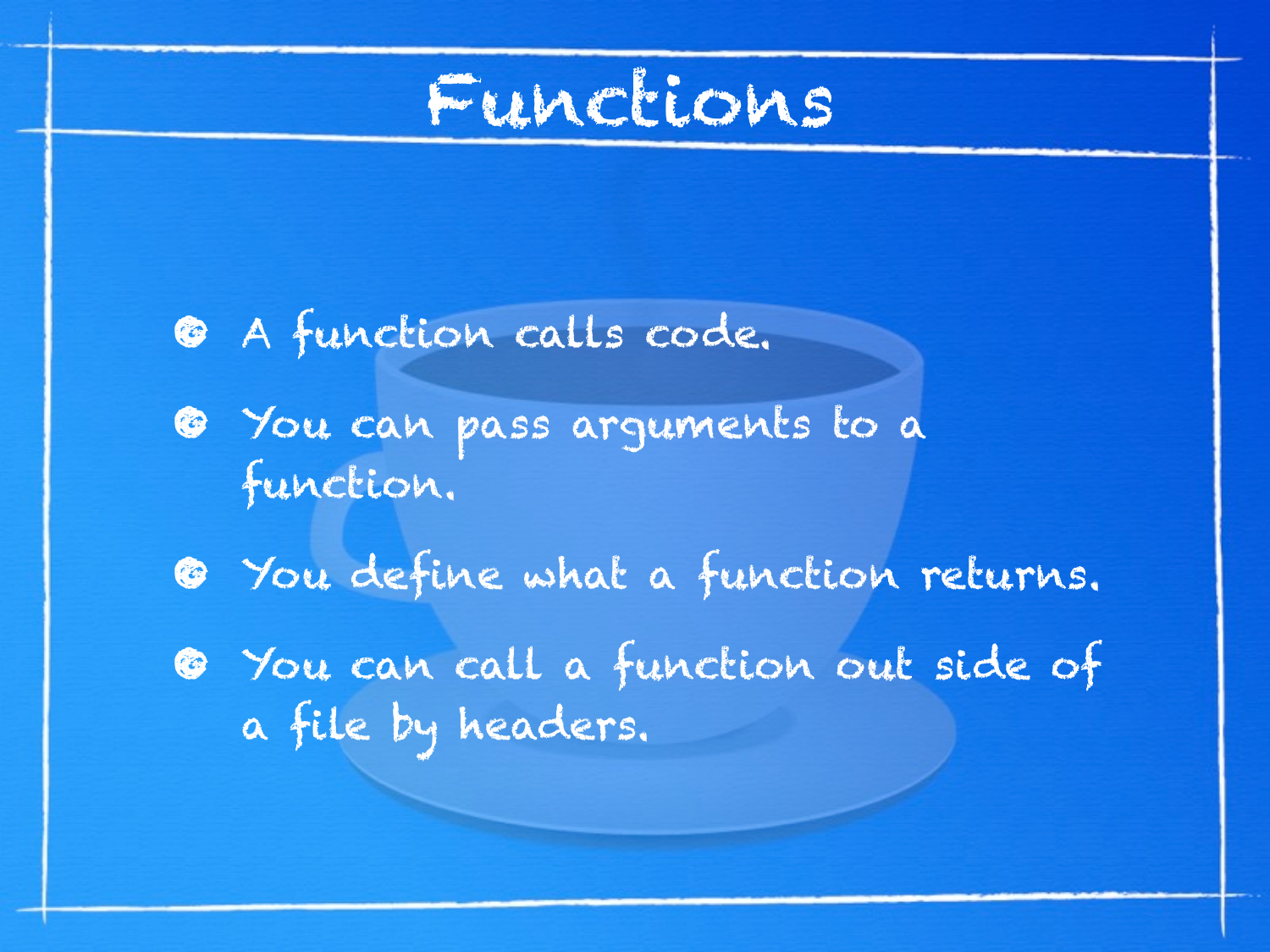## Classes in Objective-C

- A class is a reference of an object.
- **•** An object is a collection of code.
- An object can have more then one instance.
- **An object can contain other objects.**
- $\bullet$  You can override other objects.
- An object can have a super class.
- **An object contains methods.**